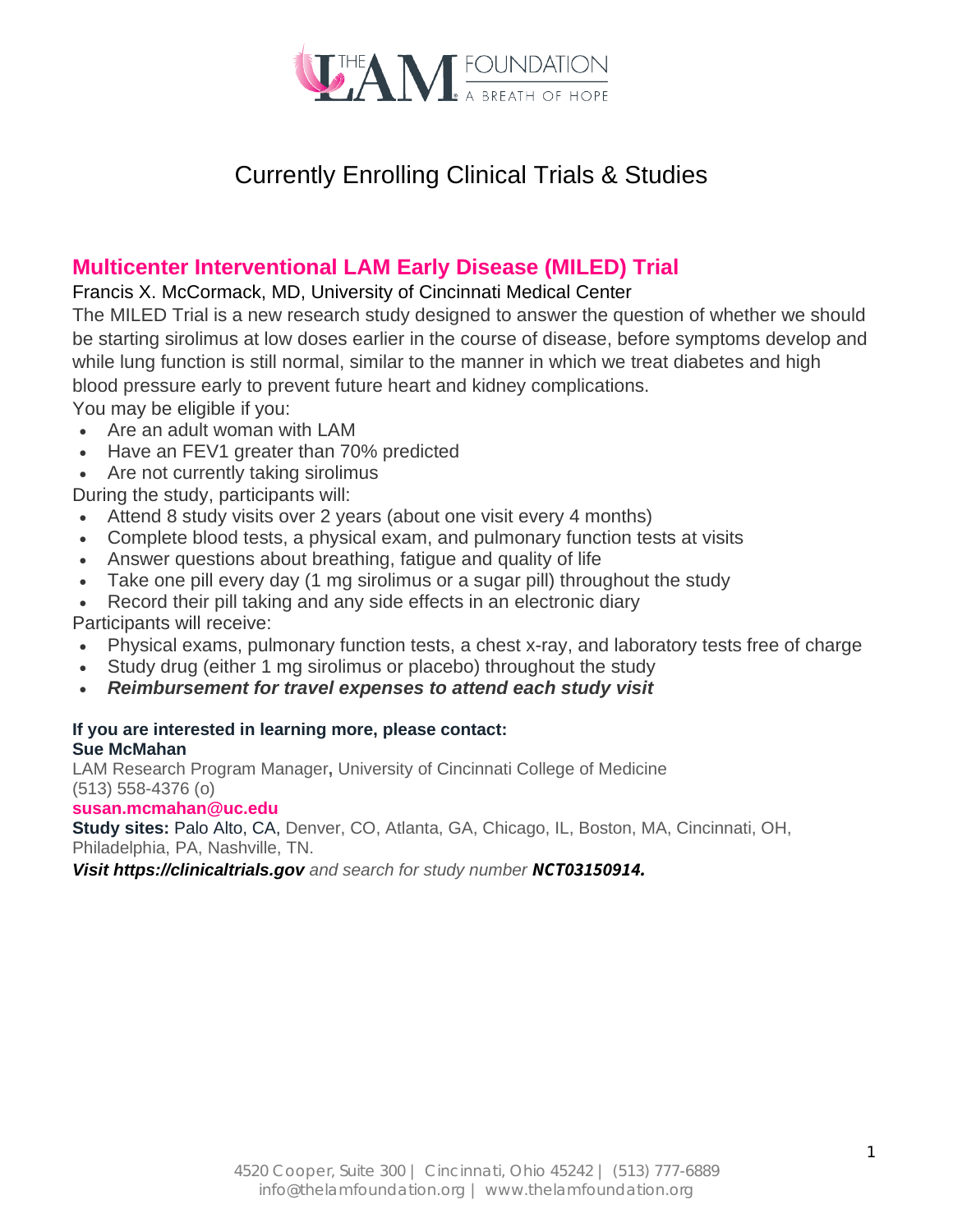

# Ongoing Clinical Trials & Studies

# **Study of the Disease Process of LAM**

#### Joel Moss, MD, PhD, National Institutes of Health

This study is designed to determine the disease processes involved at the level of cells and molecules to develop more effective therapies for LAM. Researchers intend to identify the proteins and genes that contribute to the process of lung destruction in affected individuals.

**If you are interested in learning more please contact: Tat'Yana Worthy, RN MSN** Research Nurse Specialist, National Institutes of Health (301)-496-3632 (o), **[worthyt@nhlbi.nih.gov](mailto:tania.machado@nih.gov) Study sites:** Bethesda, MD *Visit https://go.usa.gov/xuuz9 for more details.*

# **National Disease Research Interchange (NDRI)**

NDRI's Private Donor Program gives individuals and their families an opportunity to provide an invaluable resource for researchers working to discover and advance new treatments or cures. A variety of tissue samples from women with LAM, including lung, kidney, uterus, blood and chyle fluid are currently needed by LAM researchers. If you are having surgery and would be willing to make a tissue donation or would like to learn more about the tissue donation process, please contact Patient Services at **patientservices@thelamfoundation.org** or (513) 777-6889.

# **Multi-Center International Durability and Safety of Sirolimus in LAM (MIDAS) Trial**

#### Francis X. McCormack, MD, University of Cincinnati Medical Center **(Not enrolling - Active)**

The MIDAS trial continues to recruit patients eager to contribute to LAM research. This study aims to follow women with LAM who are currently taking, have previously failed or been intolerant of, or are considering treatment with mTOR inhibitors sirolimus or everolimus as part of their clinical care. All patients with LAM are eligible. Women with TSC over the age of 18 are eligible whether lung cysts are present are not. There are currently 17 participating LAM clinics with more to come. Over 150 patients have signed consent with the University of Cincinnati with the intention to eventually transfer to their LAM clinic of choice.

#### **If you are interested in learning more please contact:**

#### **Sue McMahan**

LAM Research Program Manager**,** University of Cincinnati College of Medicine

#### (513) 558-4376 (o)

### **susan.mcmahan@uc.edu**

**Study sites:** Palo Alto, CA, Denver, CO, Jacksonville, FL, Atlanta, GA, Chicago, IL, Boston, MA, Ann Arbor, MI, Rochester, MN, St. Louis, MO, Rochester, NY, Cincinnati, OH, Cleveland, OH, Philadelphia, PA, Charleston, SC, Nashville, TN, Dallas, TX, Houston, TX, Salt Lake City, UT, Seattle, WA, Portland, OR.

*Visit https://clinicaltrials.gov and search for study number NCT02432560.*